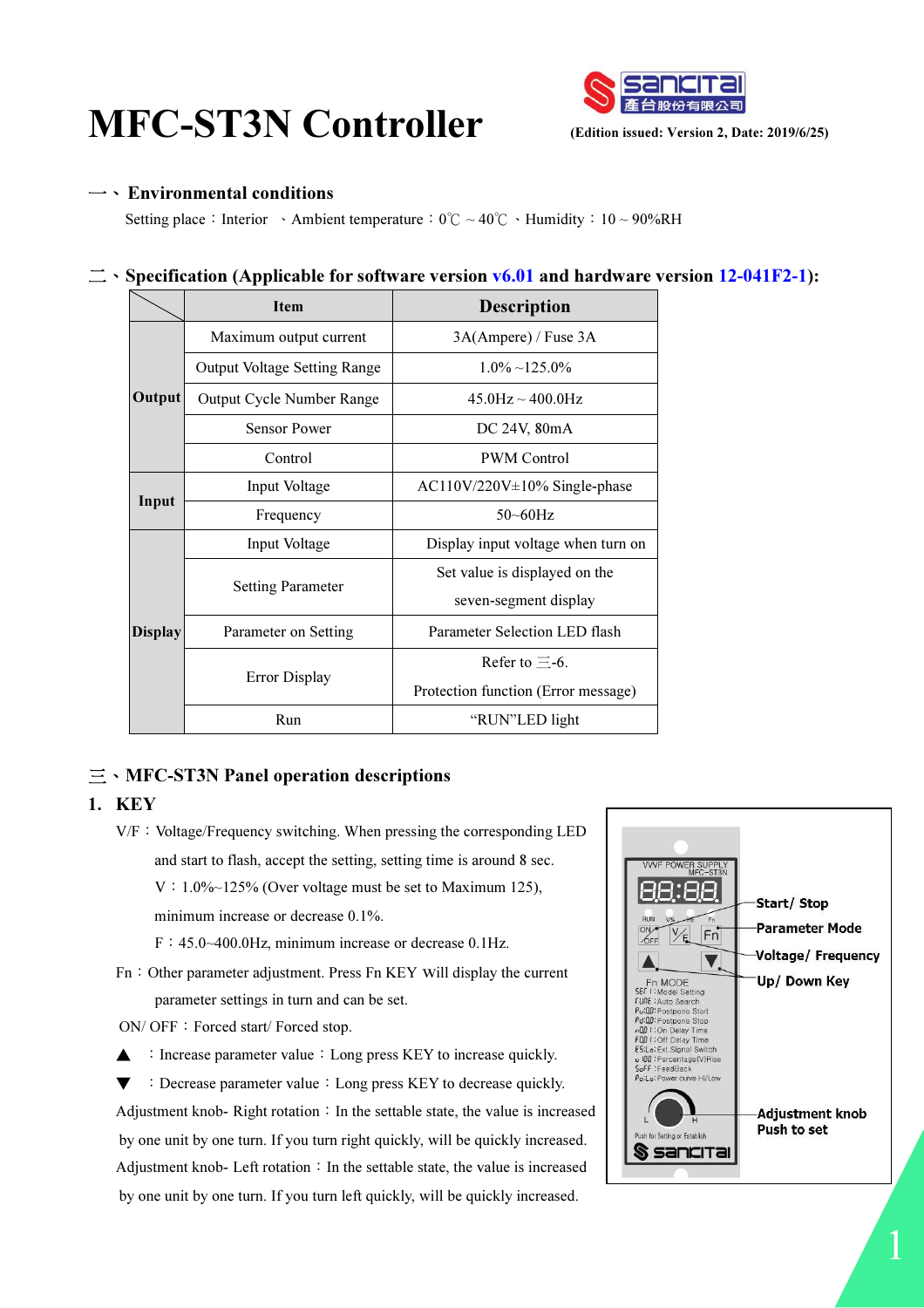Adjustment knob-Press: Can start or end the setting.

After the parameter is set, it will automatically return to the display voltage value.

# 2. Fn- Parameter setting

A. Change the working group by panel change or external hardware, and display the frequency value after the change.

| <b>Indicated Value</b> | SFT                 | 5 E F 2             | 5 F F 3             | 5 F F 4             |
|------------------------|---------------------|---------------------|---------------------|---------------------|
| Description            | Memory parameter -1 | Memory parameter -2 | Memory parameter -3 | Memory parameter -4 |

(External selection connection terminal -J12, refer to 4. Group switching)

B. "  $\overline{U \cup U}$   $\overline{E}$  " (Automatic frequency search): Need to use G-Sensor to perform resonance point search. (G-Sensor is optional) When the "Fn-LED" is flashing, press the adjustment knob and start it in the no-operation state, the search frequency will be counted from 400 to 45Hz. If you want to stop searching during the search, you can directly press the "ON/OFF" key to stop. Note: If no optimal resonance point is found, the frequency will display the frequency value of the maximum current during the search process. (When there is no G-Sensor, you can observe the bowl running and manually find the resonance frequency, which is analyzed by 1Hz.)

- C. " $\mathbf{P}_1$ :  $\mathbf{I}$ :  $\mathbf{I}$  " (Slow start):  $0 \sim 3.0$ s, increase or decrease resolution is 0.1 sec.
- D. "  $\mathbf{P} \mathbf{d}$ :  $\mathbf{D}$  | "(Slow stop): 0 ~ 3.0s, increase or decrease resolution is 0.1 sec.
- E. "  $\theta$  .  $\theta$  .  $\theta$  is a left of on dly) (will go slow stop): 0.01~9.99s. Shortly press increase or decrease 0.01sec, long press increase or decrease 0.01sec.
- F.  $\cdot$  " F  $\frac{\pi}{6}$ ,  $\frac{\pi}{6}$  I "(off dly) (will go slow start): 0.01~9.99s. Shortly press increase or decrease 0.01sec, long press increase or decrease 0.01sec.
- G. "  $E_5: H$  i " or "  $E_5: L_0$ " (Select START signal to activate polarity.)
- H. " u  $12\frac{1}{2}$   $\frac{1}{2}$   $\frac{1}{2}$  " (Over Voltage): From 50 to 125, the unit for each increase or decrease is 5, limit the voltage output maximum or increase the voltage output maximum.
- I. Son1~4: Start the feedback function, reaction time Son1 > Son2 > Son3 > Son4. (Operate with J8 GSen)

| Indicated<br>Value | $5$ <sub>o</sub> $FF$ | San I          | Son2         | Son3          | 5 o n 4      |
|--------------------|-----------------------|----------------|--------------|---------------|--------------|
| Description        | No compensation       | Compensation   | Compensation | Compensation  | Compensation |
|                    | function              | speed -maximum | speed - fast | speed –medium | speed - slow |

Note: If the "Hd" function is "on", this function cannot be started. In order to enable this function, the "Hd" function must be set to "oFF" status and the setting can be made.

J.  $\overline{b}$   $\overline{d}$  :  $\overline{d}$  i o  $\overline{d}$  i o  $\overline{f}$  i  $\overline{f}$  i  $\overline{g}$  G-Sensor amplitude reference value.(Operate with J8 GSen)

Note: 1. When the Feedback function is set to "S o F F", the G-Sensor amplitude reference value is fixedly displayed as " L xxx ", for example: " $\Box$   $\Psi$ ".

Note: 2. When the Feedback function is set to **not-**" $\overline{5}$  o F F", the G-Sensor amplitude reference value will be displayed as "H xxx " or " L xxx " according to the current program compensation level, for example: "H 17 1 " or "L 10 4".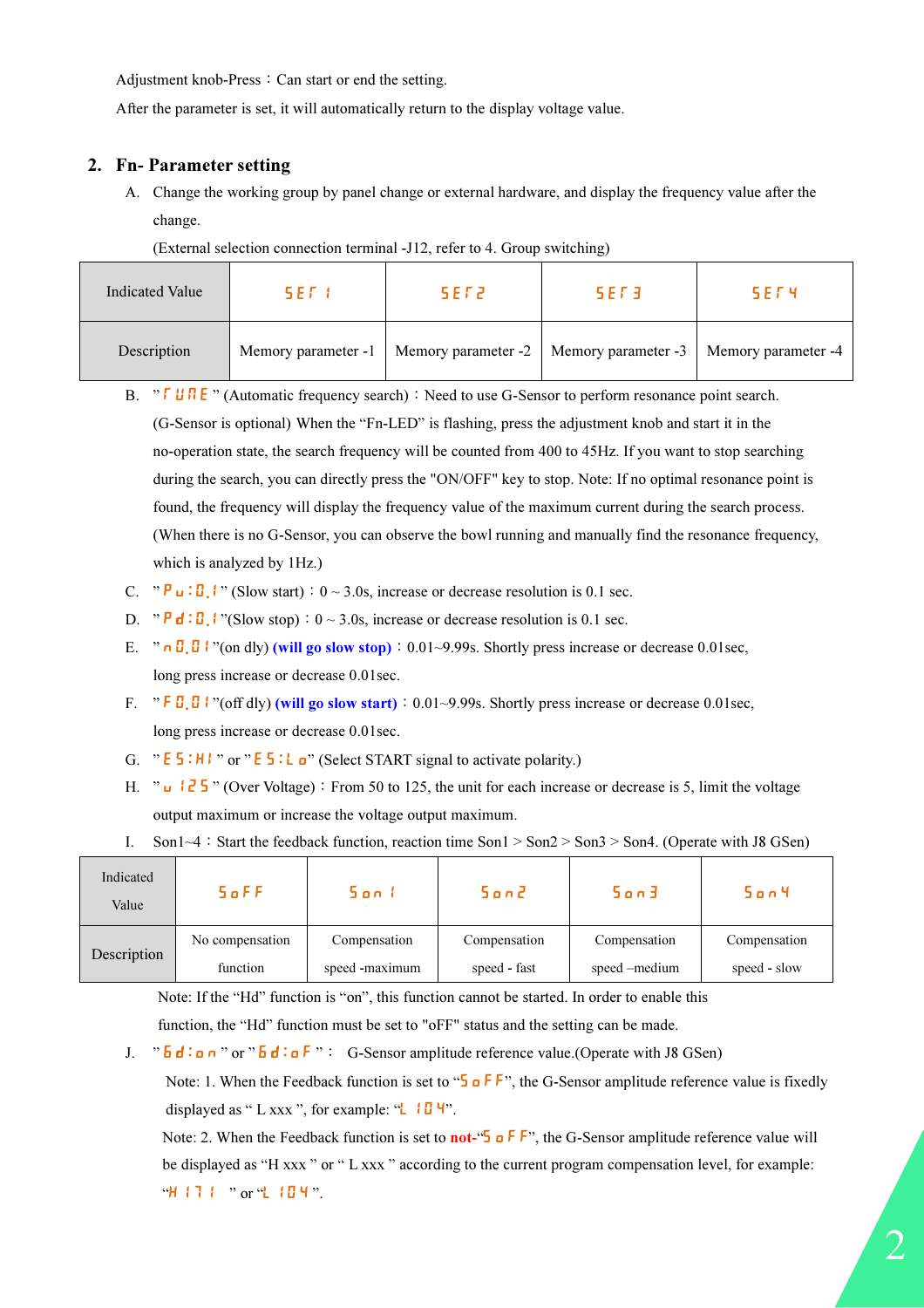(The display H represents large-scale compensation, and the display L represents small-scale compensation.)

- K.  $P \bullet : H \bullet P \bullet : L \bullet P \bullet : \text{Voltag}$  we selection.
- L. "  $H d : n$  " or "  $H d : a F$  " : Intermittent start function.

When set to "on", "Hd" option of "  $\mathbf{a} : \mathbf{B} : \mathbf{B} : \mathbf{B} : \mathbf{B} : \mathbf{B}$  is made sense for on/off time setting. Note: If the "Feedback" option is not "SoFF", this function cannot be started. In order to enable this function, the "Feedback" option must be set to "SoFF" and the setting can be made.

#### 3. External voltage control (J4):

- A. If the external voltage control connector (J4) detects a voltage over than 0.7V, activate external voltage control. At this point, the output voltage can only be controlled by an external voltage and changes with voltage.
- B. The voltage value will not be written into the memory during external control.
- C. If the external voltage control is activated, the feedback cannot be controlled.
- D. " ° XXX " is displayed during external voltage control, for example: " **i** if represents the current voltage output is 125%.
- E. Calculation formula: Vout=306Vi-230, 0.8v< Vi <5.0v or Vout=1%( Minimum),  $0.7v < Vi$  <=0.8v For example: When the external voltage control connector (J4) is input 2.0V, the voltage control is around 38.2%.

For example: When the external voltage control connector (J4) inputs 4.8V, the voltage control is around 123.8%, but whether it is output to 123.8% is regarded as the current over voltage setting value.

- F. External variable resistance regulation:  $5K~15K$  ohms. (10K ohm is recommended) Variable resistor three-terminal insert to J4 (+5, S, RG).
- G. If controlled by DC voltage, input power to J4-S (pin2), G (pin4) both ends (+0.7  $\sim$  +5.0V).
- H. When the external resistor is removed or the external input voltage is less than 0.7V, it will return to the panel button control mode.

#### 4. Group switching

A. Panel setting

When pressing Fn key to  $\frac{1}{5}$   $\frac{1}{6}$  (n:1~4), you can select the group (1~4). You can switch the working group and load new parameters by pressing the adjustment knob or waiting for the setting time to end. •

B. Hardware setting(J12)

Pin1 (+5) and pin2 (1) short circuit (> 150ms) is set. First group (SET1) - preset value.

Pin1 (+5) and pin3 (2) short circuit ( $> 150$ ms) is set. Second group (SET2).

Pin1 (+5) and pin4 (3) short circuit ( $> 150$ ms) is set. Third group (SET3).

Pin $1(+5)$  and pin5 (4) short circuit (>150ms) is set. Fourth group (SET4).

- C. When powering on, it will give priority to determine whether there is external group setting. If there is, it will have higher priority with external control (that is, when the external hardware has group setting, the software cannot change the working group).
- D. The current working group can press Fn key to  $5E\sqrt{r}$  n (n:1~4) to display  $\circ$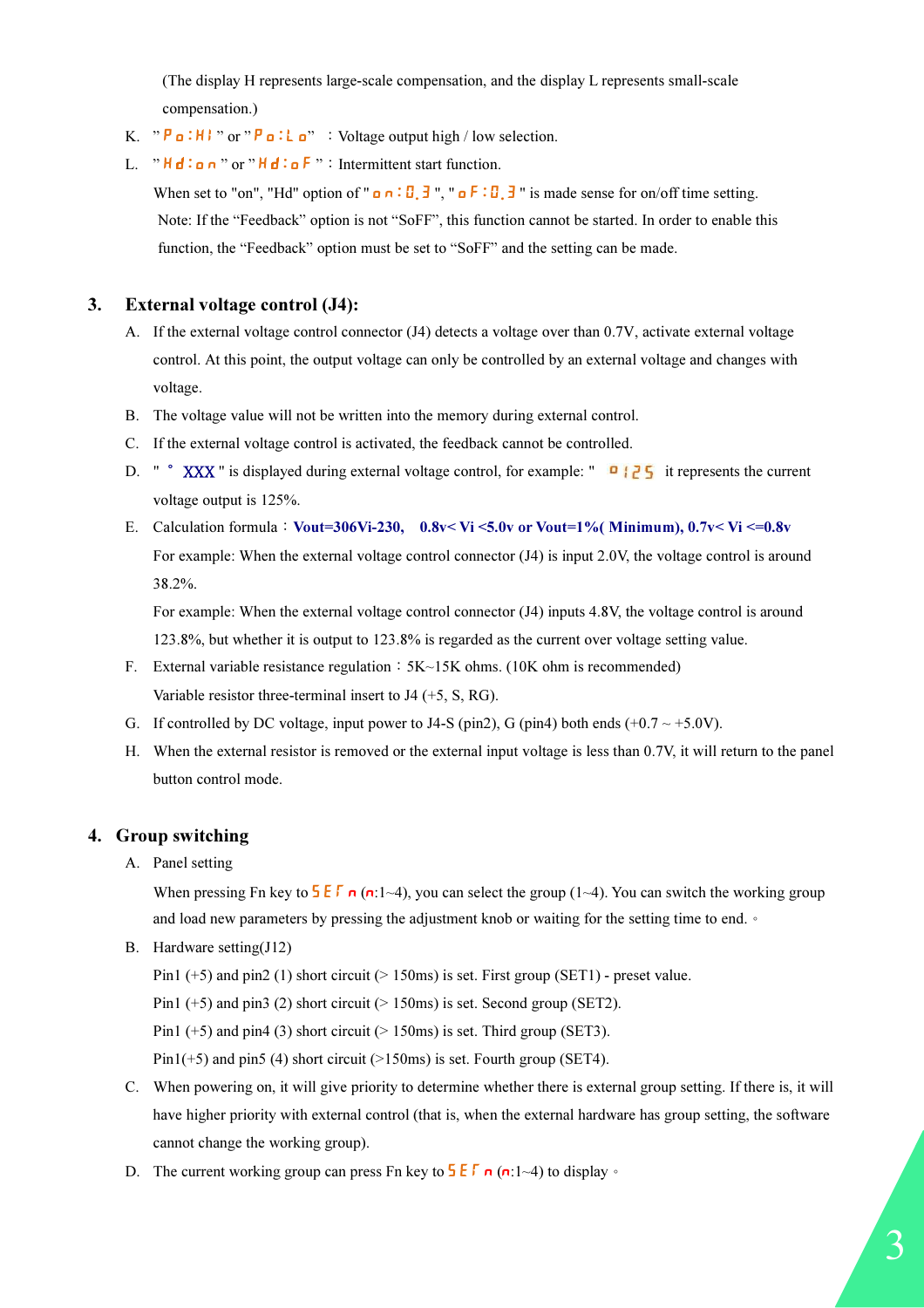#### 5. Feedback function (J8 terminal)

- A. Start the feedback control after starting and performing the slow start 10 sec.
- B. The compensation parameters are Son1 (fast compensation speed)  $\sim$  Son4 (slow compensation speed).
- C. The maximum compensation value is 87% of the current working voltage setting and does not exceed the over voltage value. The minimum will drop to 1%.
- D. The voltage, frequency, and feedback parameters will be changed, and the status will be re-determined. After 10 sec, the feedback control will be executed.
- E. After the Feedback function starts successfully, if it stops running and restarts, it will enter the compensation control.
- F. In Power ON, if the feedback function is executed before the shutdown, the previous compensation speed will be executed after the power is turned on.
- G. Feedback control cannot be performed during external voltage control.
- H. Feedback function display (the decimal point display status on the far right of the seven-segment display)  $\leq$  Light off  $\geq$ : No feedback function  $\leq$   $\leq$  Flash $\geq$ : Record status (10 sec)  $\leq$   $\leq$  Light $\geq$ : Feedback operating

#### 6. Protection function (Error message)

- A. Replaceable 3A FUSE on the PCB.
- B. Input voltage selection setting (J10 Jumper), set 110V or 220V input voltage. When set to 110V system, if the input voltage is 220V, turn on will display the error message " $R_c : H$ ", at this time, the panel 4 LEDs flash and all functions cannot be operated.
- C. When the temperature detection line is disconnected, the error code " $\Pi \Gamma \subset \mathbf{B}$ " is displayed, at this time, the panel 4 LEDs flash and all functions cannot be operated.
- D. When the temperature is over temperature (85 °C), the error code " $\Pi \Gamma \subset H$ " is displayed, at this time, the panel 4 LEDs flash and all functions cannot be operated.
- E. Overcurrent protection When overcurrent, error code " $L d : H$  " is displayed, at this time, the panel 4 LEDs flash and all functions cannot be operated.

# ※When the protection function is activated, you need to turn off the power to troubleshoot and then restart the power.

#### 7. Simple mode or full function mode

Press"  $\blacktriangle$  " up key for 5 sec when display " F<sub>n</sub>" and simultaneously press " Fn " key to switch operation mode. When switching to full function mode, the display shows " $\frac{1}{5}$   $\frac{1}{5}$   $\frac{1}{5}$ " for around 1 sec and all parameters can be set. When switching to simple mode, the display shows " $E = F$ " for around 1 sec and only the output voltage parameter can be set.

#### 8. External output/ input signal

- A. Output voltage  $(Vc)$ : DC+24V, maximum current 80mA.
- B. External control:Operating < Inter lock > Short circuit、Stop < Inter lock > Open circuit, panel display " STOP ".
- C. When the protection function is activated, the "ERROR-OUT" pin will output logic Low (normal is open-collector).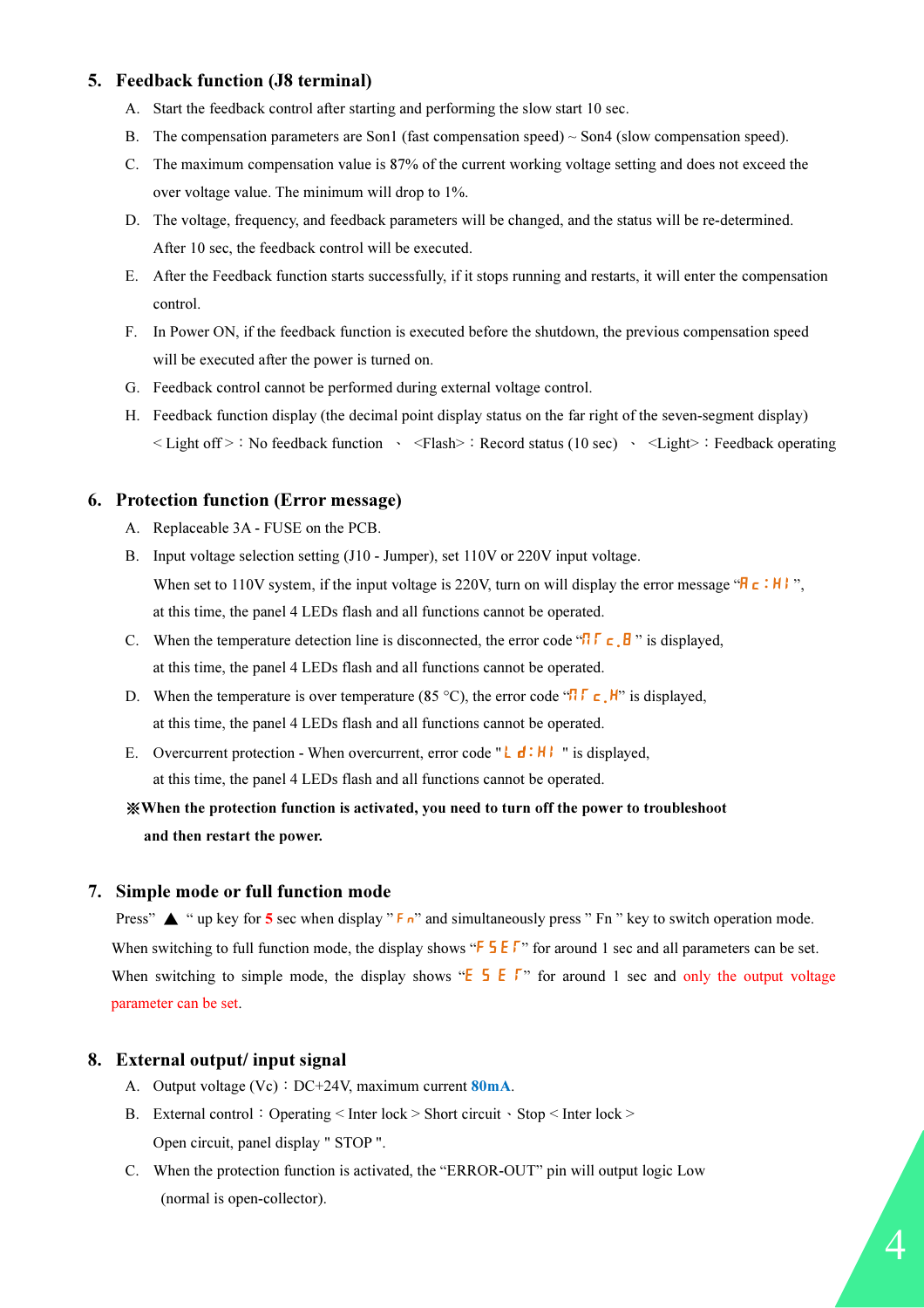D. For external voltage control, please refer to wiring diagram, control mode (1) variable resistance regulation.

(2) DC+0.7  $\sim$  +5V voltage regulation.

E. For the external working group switching, please refer to the wiring diagram.

# 9. External wiring